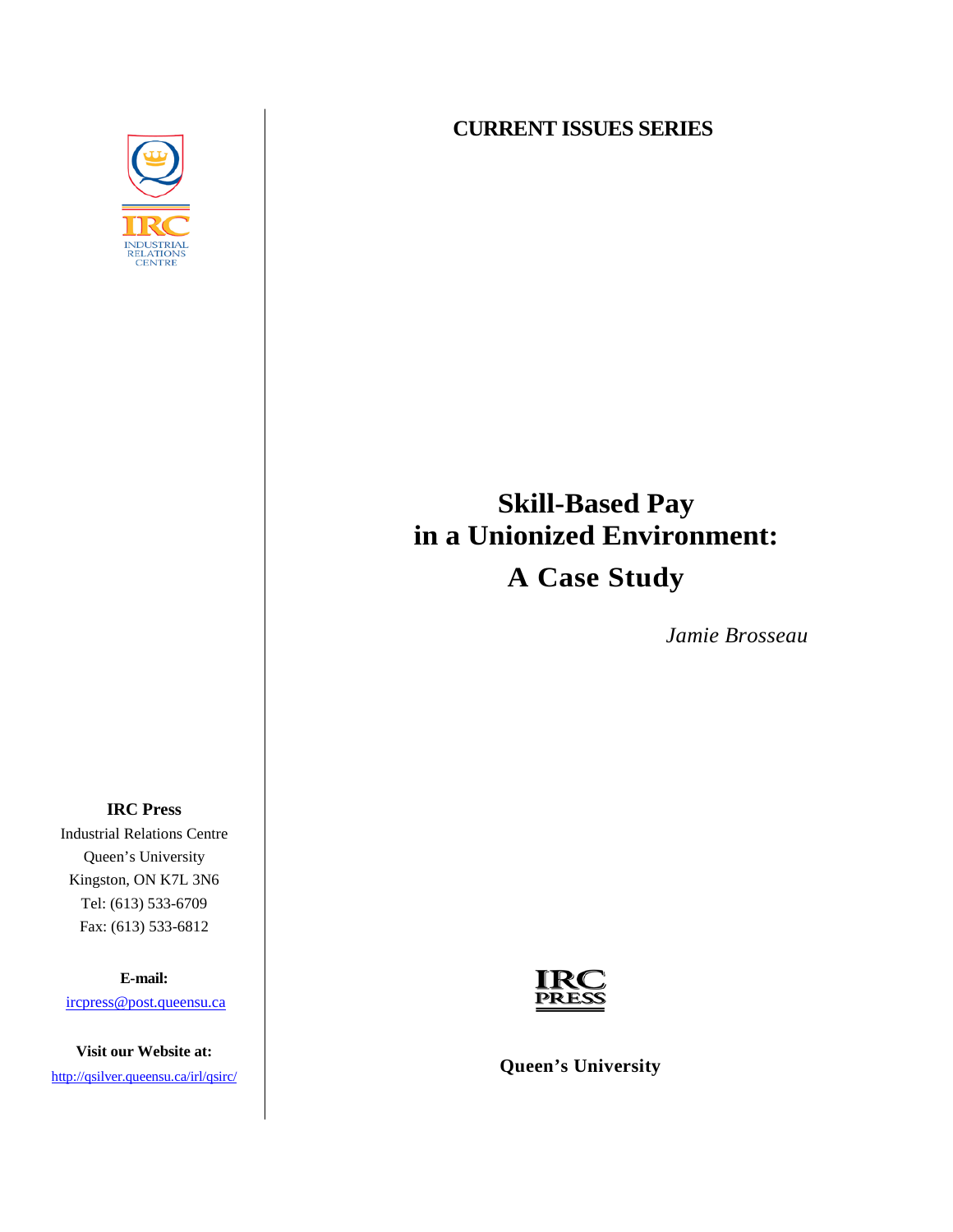ISBN: 0-88886-537-6 © 2000, Industrial Relations Centre Printed and bound in Canada

Industrial Relations Centre Queen's University Kingston, Ontario Canada K7L 3N6

Publications' Orders: 613 533-6709

#### **Canadian Cataloguing in Publication Data**

Brosseau, Jamie Skill-based pay in a unionized environment : a case study

(Current issues series) Includes bibliographical references. ISBN 0-88886-537-6

1. Pay-for-knowledge systems – Canada, Eastern – Case studies. 2. Industrial relations – Canada, Eastern – Case studies. 3. Wages – Labor unions – Canada, Eastern – Case studies. 4. Miners – Labor unions – Canada, Eastern – Case studies. I. Title. II. Series: Current issues series (Kingston, Ont.).

HE4928.P392C36 2001 658.3'22 C00-933317-7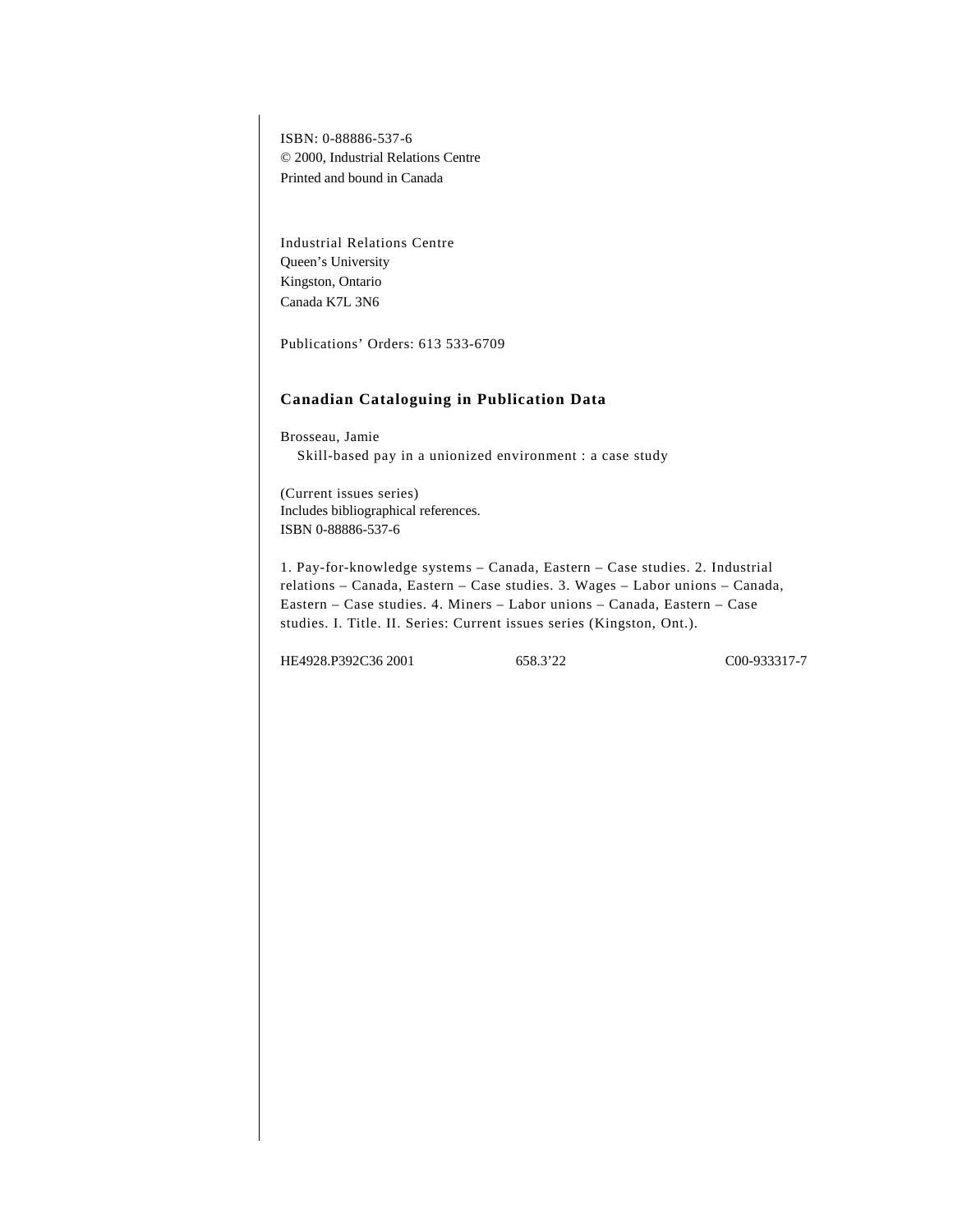# **Executive Summary**

In response to the pressures of globalization and higher levels of international competition, many organizations are moving to more dynamic compensation systems such as skill-based pay (SBP) plans, in an effort to maintain competitive advantage. Under SBP, employees are encouraged to build their skills and knowledge in a range of jobs within the organization, rather than remaining within a single, rigid job description. While most of the research documents the advantages of SBP in nonunionized organizations, very little is known about its application in unionized environments. This study begins to fill that gap by offering a detailed account of the operation of SBP in a unionized mining company in Eastern Canada. Drawing on his research into the company's problems and successes, the author identifies the pitfalls and benefits of SBP and gives practical advice for implementing a plan that will work.

- If properly managed, SBP can benefit both union and management by increasing worker productivity, lowering production costs, improving quality, and reducing absenteeism and quit rates.
- Unions are likely to resist SBP, however, since it goes against their strong desire for standard wages for all workers within the same classification.
- Unions are likely to react more positively when they are directly involved in the design, implementation, and operation of the plan and when it is part of an overall cooperative relationship between union and management.
- Because the union was in a relatively weak position in the mining company under scrutiny here, it was unable to oppose implementation of SBP. It is nevertheless concerned about the threat to the seniority system, which it believes should have a strong presence in any compensation system, about the increased discretionary powers of management, and about its weakened bargaining power.
- Both union and management agreed that collective bargaining had become more difficult with the implementation of SBP. Issues such as wages, promotions, transfers, and training were

### *Contents*

Introduction / 1

Implementing Skill-Based Pay / 1

Skill-Based Pay at ABC Mining / 5

Union Attitudes to Skill-Based Pay / 8

A Workable System for Unionized Companies / 11

References / 12

### *About the Author*

**Jamie Brosseau** is a labour relations advisor for the Regional Municipality of Waterloo. He holds a Master's degree in Industrial Relations from Queen's University and an Honours undergraduate degree in History/Political Science from Laurentian University.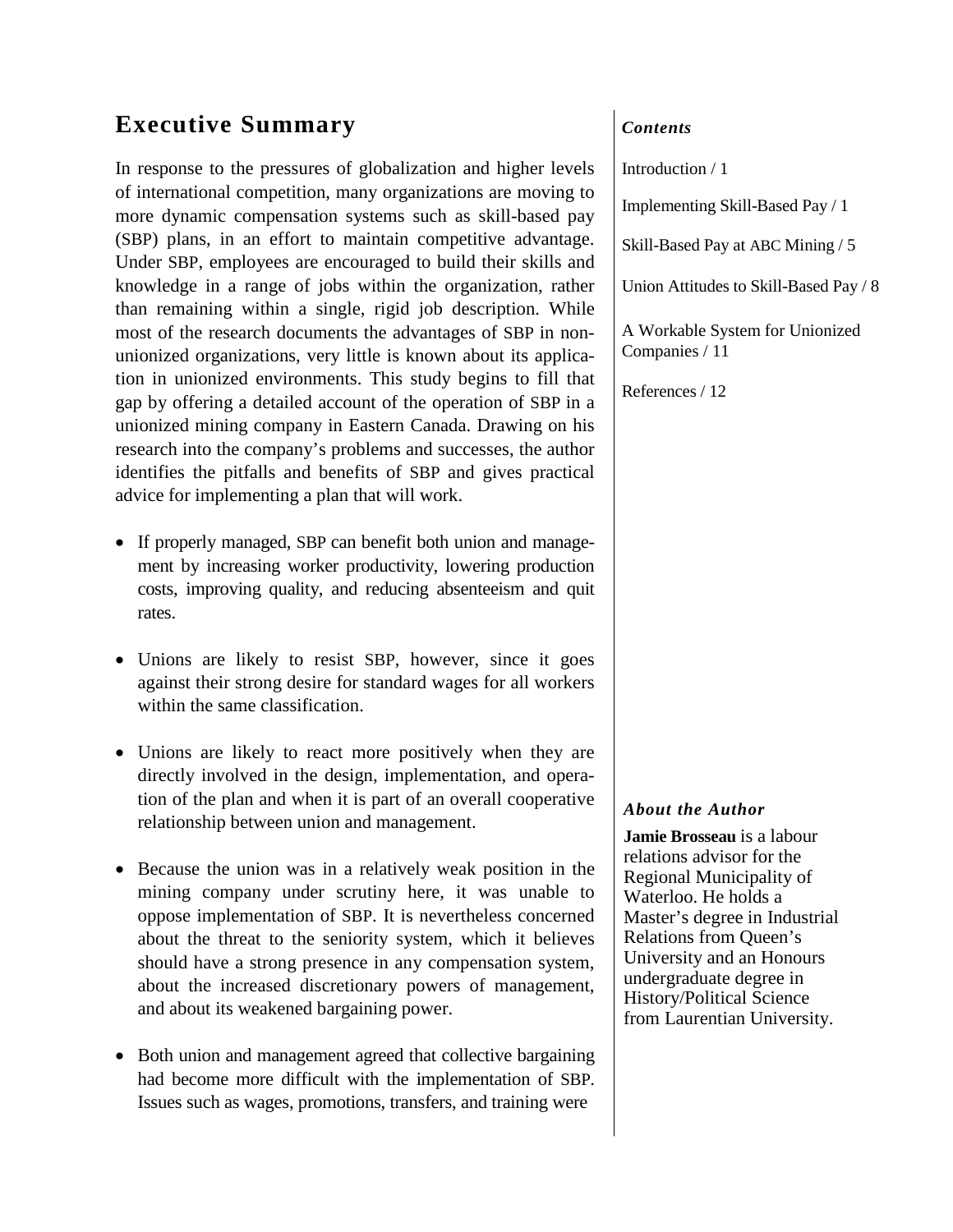more ambiguous, and it was difficult to determine where employees fit in terms of knowledge and skills.

- However, after only three years' experience with SBP, the union agreed that there were valuable benefits for employees. The new emphasis on training had raised the overall wage level of workers. And job satisfaction had increased, since employees could train in different areas, thereby increasing their chances of finding a job that interested them. Management applauded the increased productivity of the workforce.
- The author concludes that, contrary to some conventional wisdom, SBP plans can work effectively in unionized settings. The key to success is to involve unions directly in designing and implementing the plan. If the union feels that it can have a significant influence, it will probably support SBP, because it will be able in that case to provide real benefits for the membership.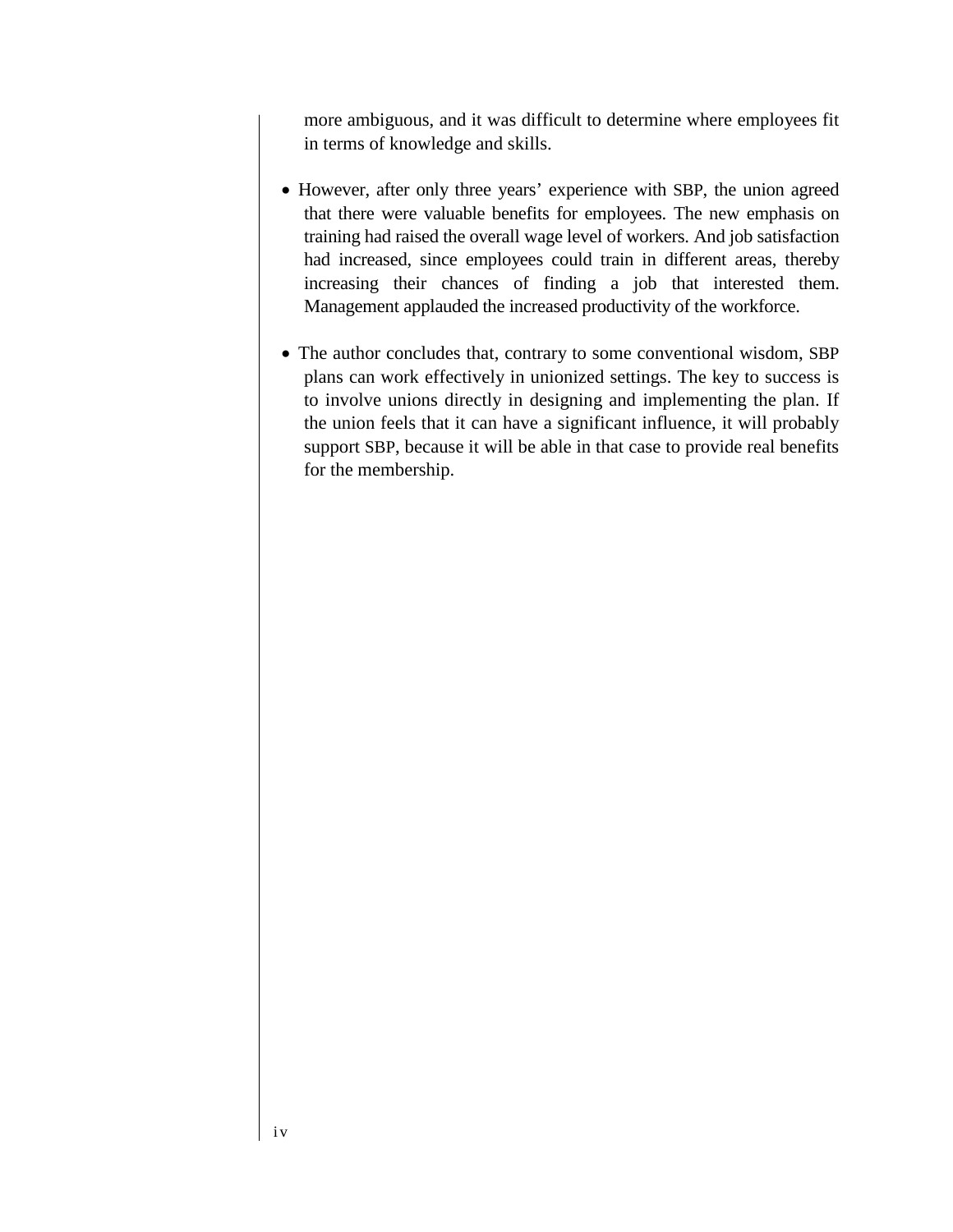## **Introduction**

Like all other aspects of business, the compensation practices of organizations throughout the world are under pressure from higher levels of international competition. In an effort to maintain their competitive advantage, many organizations have moved to more dynamic compensation systems such as skill-based pay (SBP). SBP plans differ considerably from traditional compensation systems since employees are paid for their ability to perform a range of jobs within the organization, rather than remaining within a single, rigid job description.

While most of the research on SBP plans documents their performance in nonunionized organizations, very little is known about their development, operation, and performance in unionized organizations. At present many important questions remain unanswered: How do unions feel about skill-based pay? How does skill-based pay affect union policies? Can skill-based pay plans operate effectively in a unionized organization?

Basing its findings on interviews with representatives of a unionized mining company which implemented skill-based pay in 1996, this study begins to fill the gap in the research by examining the union's attitude towards skill-based pay, the issues surrounding its implementation, and its impact on union-management relations. Some guidelines for the implementation of skill-based pay are also offered, along with practical examples of its operation.

# **Implementing Skill-Based Pay**

Because SBP is not as common as other variable compensation systems, such as profit sharing or pay for performance, human resource practitioners may not be familiar with its key characteristics. As mentioned, under SBP plans employees are paid for their ability to perform a range of jobs within an organization at a given time. SBP plans therefore encourage employees to build their skills and knowledge about the organization's operations, rather than remaining within a rigid job description. Employees are compensated for developing three types of skills: depth skills, breadth skills, and vertical skills: depth skills are characteristic of a particular job category, breadth skills allow employees to perform other jobs within the production process, and vertical skills are self-management skills that allow them to work autonomously (Celani and Weber 1999, 2).

#### **Skill Blocks**

When designing an SBP plan, organizations must arrange skills in blocks or clusters of skills relating to some aspect of production. Employees must master a block of skills in order to receive an increase in pay. While the exact number of blocks that an organization creates will depend on the complexity ofthe production process, organizations with fewer skill sets have had more success with SBP than those with more. Management must in any case be sure to establish a minimum and maximum number of skills that can be acquired, so that employees can be self-managing and avoid learning skills they will not be able to retain and perform effectively (Gupta, Schweizer, and Jenkins 1987, 2).

#### **Price Levels**

Once the skill blocks have been established, management must determine the price level that will be assigned to each block. However, since very few organizations have SBP plans, it will be difficult to find benchmark jobs in the market. Furthermore, it will be difficult to determine starting wage levels for new hires, who tend to start at a lower wage than they would in traditional organizations, since under a skill-based pay plan, they

usually end up earning a higher wage than workers who are paid through traditional methods (Celani 1997, 8).

*Under SBP plans employees are paid for their ability to perform a range of jobs within an organization at a given time.*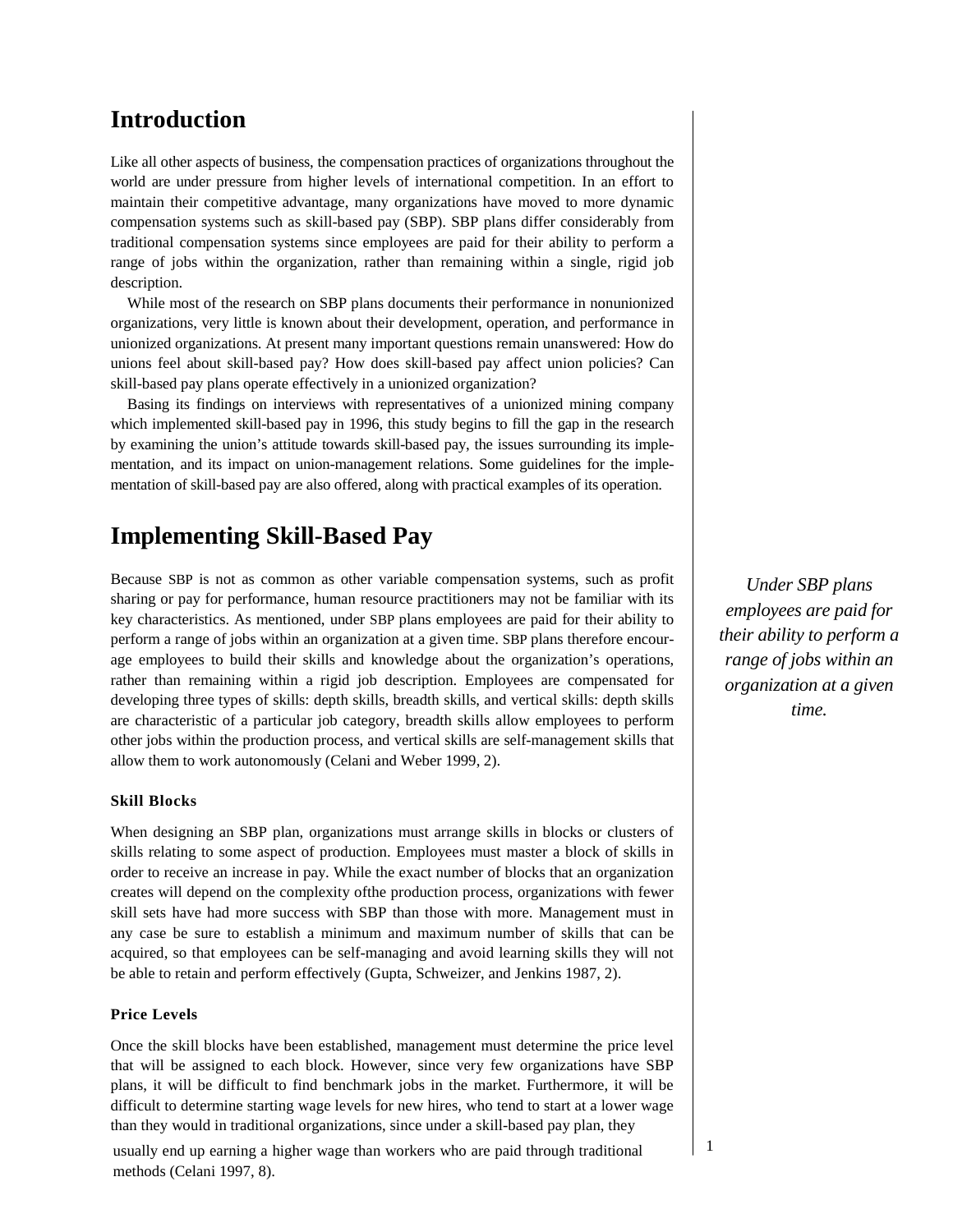### **Job Rotation**

When implementing an SBP plan, organizations must also determine how employees will progress through the skill blocks and the job rotation schedule, and they must organize the blocks in a way that is conducive to production efficiency (Celani 1997, 9). For example, management might arrange the blocks so that the complexity of the skills increases as employees progress through the system, or they might concentrate first on the core competencies of the organization and then provide training for lower level skills. Management must also determine how much time employees need to spend to learn each job and retain the necessary skills for future use. Employees should not, however, spend too long in one particular job if other employees who would like to acquire the skills are thereby prevented from doing so. Clearly, it is in the firm's best interest to control job rotation, since production may be adversely affected if employees are unable to perform the skills they were trained for or if too many employees are rotating jobs at a given time. Under most SBP plans employees typically spend three to nine months in one job before being rotated to another (Celani and Weber 1999, 3, 5, 7).

#### **Assessments**

Upon completing a skill block, employees are assessed to determine if they qualify for an increase in pay. In many cases, work samples provide the most effective basis for assessment because they are indicative of the work actually being performed on the job (Celani 1997, 10). Assessments should obviously be conducted by individuals who are knowledgeable about the work process, such as supervisors, experienced team members, or job analysts from the human resources department (Dewey 1994, 40). Organizations may also find that self-assessments yield more accurate evaluations than assessments by peers or supervisors if proper safeguards are built into the plan. For example, abuse of the privilege could be avoided if salary increases were limited to a predetermined level or if employees were subject to a penalty for inaccurate assessments. In either case, self-assessments are usually more conservative, since most employees do not want to be perceived as dishonest by their peers. Self-assessments can also help foster good employee-management relations, since they illustrate the goodwill and trust of the employer.

#### **Can Skill-Based-Pay Work in Unionized Organizations?**

Many researchers contend that SBP plans cannot work in unionized settings and, as a result, are not commonly found there. While SBP plans may be rare in unionized organizations, they are by no means non-existent (Curington, Gupta, and Jenkins 1986, 581, 582). In their study of 154 American corporations using skill-based pay, Curington, Gupta, and Jenkins found that as many as 7 percent of the employees surveyed were covered by a collective agreement. Since the level of unionization in Canada is more than twice that in the United States, it is likely that a greater percentage of unionized employees receive skill-based pay in Canada.

How well have SBP plans worked in unionized organizations? What little research has been done reveals that SBP plans can benefit both union and management. Curington, Gupta, and Jenkins (1986, 586) found that unionized firms with SBP plans had higher output per hour worked (75 percent of respondents), lower unit production costs (70 percent), fewer defects (80 percent), and lower quit rates, layoff rates, and absenteeism rates (70 percent each). They also found that these organizations benefited from better employee-management relationships and higher overall worker productivity.

Tosi and Tosi found similar results in their study of CARCO, a unionized firm that has experimented with SBP at several of its plants. SBP was so successful that CARCO intend-

*While SBP plans may be rare in unionized organizations, they are by no means nonexistent and can benefit both union and management.*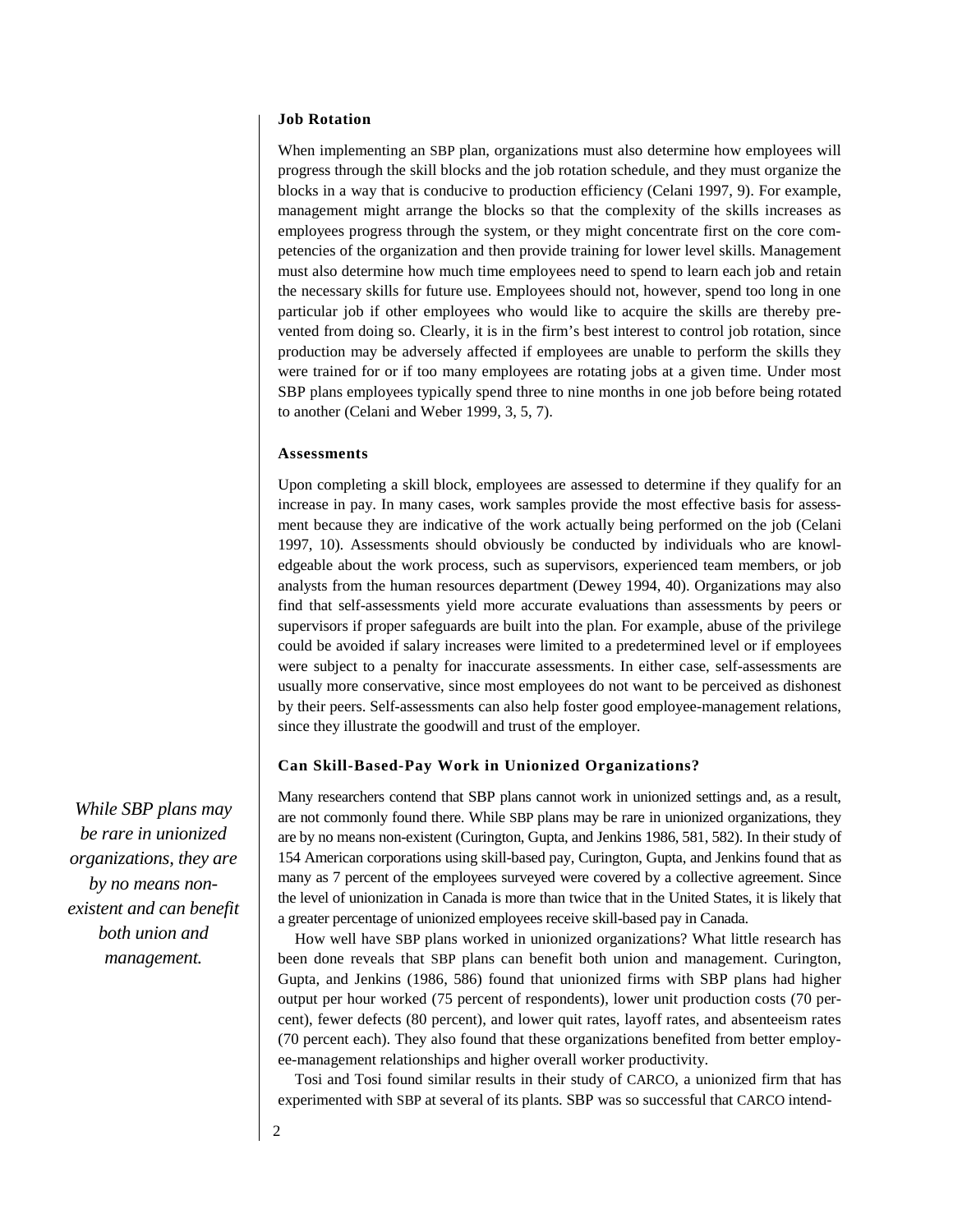ed to adopt it at two new plants, which would also be unionized. Among the advantages are lower costs related to turnover and absenteeism, enhanced flexibility for the organization, and higher income opportunities and greater job security for employees (1985, 57, 63). The authors also found that SBP led to better union-management relationships when the parties worked together in the development and implementation of the plan (62).

#### **Union Opposition to Skill-based Pay**

In spite of the advantages, unions are likely to resist skill-based pay because it strengthens the relationship between management and employees and focuses on individual effort rather than overall group performance (Kumar 1995, 29). Furthermore, skill-based pay conflicts with the wage-rate policies endorsed by most unions, which strongly advocate a standard wage for all workers within the same classification (Freeman and Medoff 1979, 85). Because employees are paid differently in accordance with their knowledge, skills, and abilities, most unions believe that skill-based pay creates inequality between employees. On the other hand policies that use seniority, job-posting, and bidding to determine wages, transfers, and promotions are believed to reinforce equality and uniformity in the workplace. As a result of union opposition, forms of compensation like skill-based pay were prevented from becoming widespread in the United States during the 1970s and early 1980s (85-6).

#### *Wage Rates*

Curington, Gupta, and Jenkins also suggest that wage rates become more contentious in collective bargaining when an SBP plan is in operation. In traditional collective bargaining, the parties negotiate general wage increases for all workers based on the content of their job. This is not possible in an organization that uses SBP, since employees have some control over improving their skills, and ultimately their pay level. Collective bargaining must therefore focus on the pay increments associated with different skills rather than on general wage levels (1986, 582). But unions such as the Canadian Auto Workers, for example, are strictly opposed to such contingent forms of compensation because, as mentioned, they create competition and disparity among workers (Kumar 1995, 69-73).

#### *Job Control Unionism*

Union-management competition for control over job assignments can hamper the flexibility that results from a successful SBP plan. This struggle is often referred to as job control unionism, which is centred on the creation of work rules designed to limit management's ability to take arbitrary action against employees: the two most prominent examples are the seniority system and the grievance procedure. Unions will resist any form of work change or reorganization that serves to 'weaken the efficacy of seniority rights, diminish the role of the grievance procedure or marginalize [shop] stewards, [since] the effect is to alter the balance of power to the advantage of the employer' (O'Grady 1995, 7). Under SBP plans, the seniority system will no longer be able to operate as it did in the past, because wage increases, rather than length of service, will serve as an adequate incentive for employee training. This will clearly be a serious concern for the unions, although the parties may be able to agree on areas where seniority will continue to apply, such as vacations, layoffs, and shift assignments.

The authority to delegate job assignments under SBP may be a major source of tension between the union and management, because it may weaken labour's power in the workplace. Job assignments themselves may also cause problems. Employees may acquire various skills that extend across the jurisdiction of more than one union. The result may be jurisdictional conflicts between the unions themselves and further conflict between the unions and management (Curington, Gupta, and Jenkins 1986, 583).

*SBP leads to better union-management relationships when the parties worked together in the development and implementation of the plan.*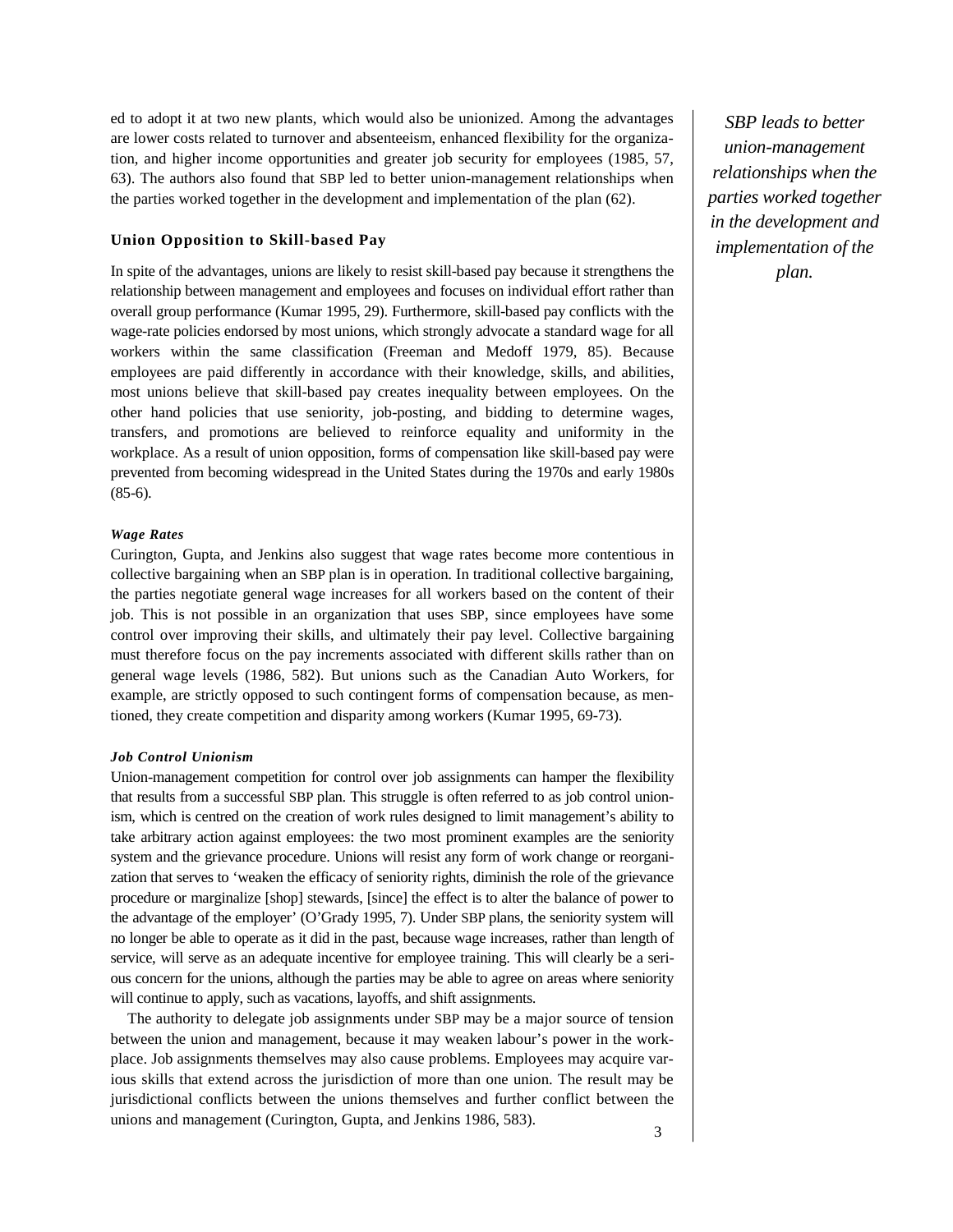#### *Weakening the Union*

If skill-based pay is used in conjunction with team-based production, it may happen that team members have as many skills as, or even more skills than a first-line supervisor, thus making the supervisor's position obsolete, blurring the distinction between management and labor, and bringing uncertainty into the definition of the bargaining unit, which both unions and management rely on to establish their negotiating positions (Curington, Gupta, and Jenkins 1986, 583). This could lead to legal disputes over the exact constitution of the bargaining unit. When determining whether or not a bargaining unit is proper, labour boards will try to separate employees from management because of their inherent conflict of interest (Arthurs et al. 1993, 233), but if an employer can use its skill-based pay plan to illustrate that employees with more skills are in fact representatives of management, it can prevent the certification of the unit, or effectively weaken the bargaining power of the union.

#### *Other Union Concerns*

Unions will generally be concerned with the time that is allotted to learn a skill and with decisions about when a skill has been learned. To maintain equality in the workplace it is in their best interest to have definite standards for the length of training periods and the methods of assessing employee skills. By standardizing procedures in each classification throughout the organization, unions can ensure that all employees have equal access to training and that personal bias in worker evaluations is minimized (Curington, Gupta, and Jenkins 1986, 585).

Unions will also be concerned about who has the final authority to decide when an employee has mastered a skill block. Although unions would ultimately like to have equal union-management decision-making power here, if the union has played an active role in the development and operation of the plan it is likely that it will at least have some responsibility for assessing employee skills and abilities (Curington, Gupta, and Jenkins 1985, 585).

#### **Union Participation**

In general, it would seem that union misgivings about skill-based pay are directly linked to the union's ability to participate in the development and operation of the plan, to the conditions surrounding the plan's implementation, and to the nature of labour relations at the organization. Unions will react more positively when they are directly involved in the design, implementation and operation of the plan (Curington, Gupta, and Jenkins 1986, 586; Tosi and Tosi 1985, 62-3). In addition, local union representatives are more likely to have positive attitudes when the plans are part of an overall cooperative relationship between the union and management:

When management and users get along well and when there is trust between the parties, the use of pay-for-knowledge may pose no problem, but, when labor-management relationships are antagonistic, the use of pay-for-knowledge in unionized settings may lead to severe difficulties. (Curington, Gupta, and Jenkins 1986, 586)

Thus, while it is true that skill-based pay is not yet widely used by unionized organizations, if the plan is properly managed, it can result in the same benefits that have been enjoyed by non-unionized firms. This has proved to be the case with the SBP plan that has operated successfully in the unionized firm that is discussed in detail in the next section of this study.

*Unions will generally be concerned with the time that is allotted to learn a skill and with decisions about when a skill has been learned.*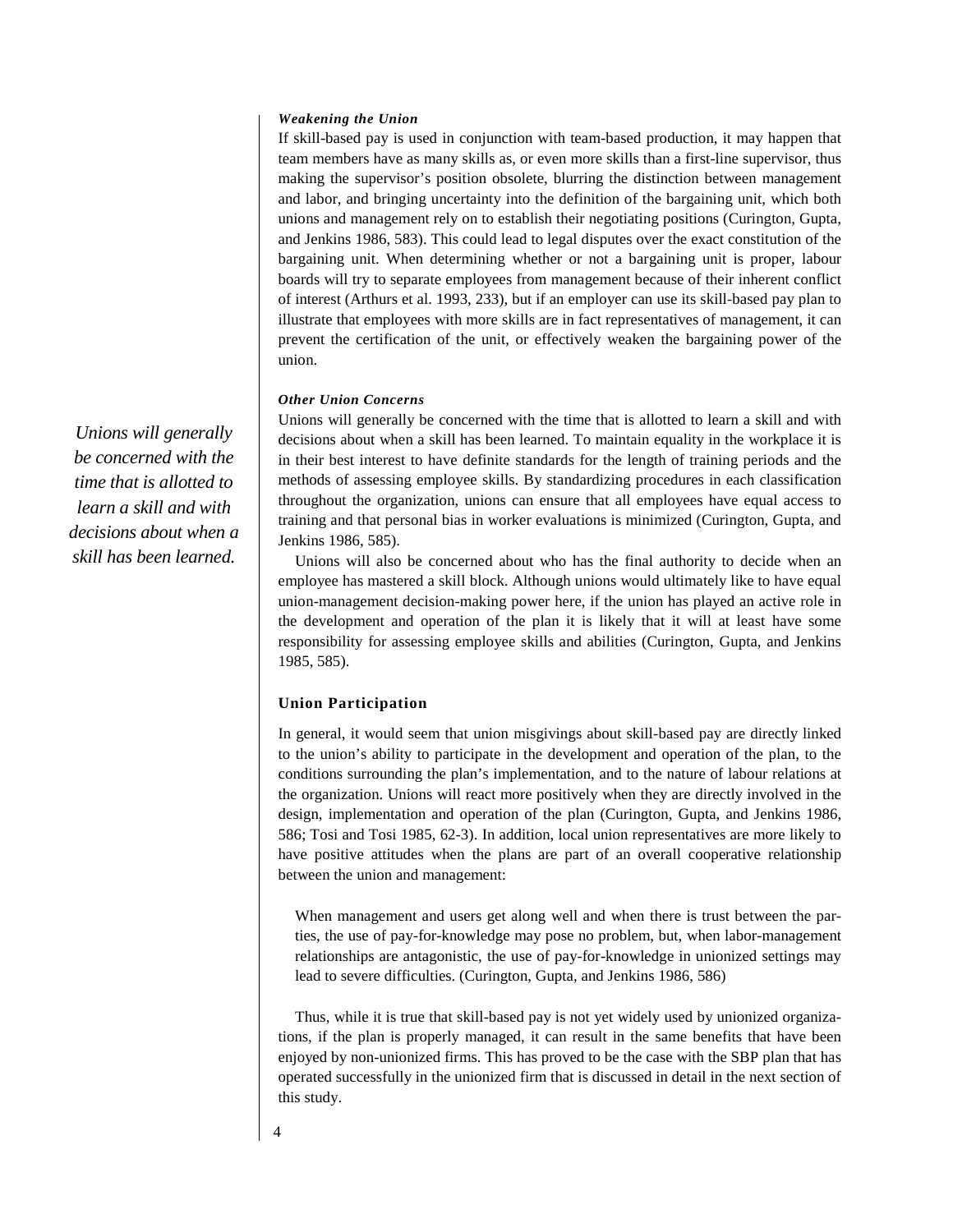# **Skill-Based Pay at ABC Mining**

#### **Research Methodology**

ABC Mining was one of only three organizations with SBP plans that were willing to participate in this study (to preserve confidentiality, the real name of company is not used here). ABC Mining was chosen above the other two for three main reasons. First, because skill-based pay is relatively new at ABC Mining, the issues surrounding its development, operation, and administration are still fresh in the minds of management and the union. Second, the individuals who were involved in the collective bargaining negotiations that resulted in the implementation of skill-based pay, were actually available for consultation. Finally, ABC Mining was excited about the study and was willing to allow full access to their plan and to any other pertinent information.

Over a two-week period from 28 June to 8 July 1999 telephone interviews were conducted with five participants in the study—three from management (two human resource managers and a plant manager) and two from the union (the local union president and the USWA area representative for Eastern Canada). The interviewees were chosen because of their knowledge of skill-based pay as collective bargaining issue in the 1996 round of negotiations. Three of the participants were directly involved in those negotiations, while the other two worked in positions that were involved in the administration of the plan.

#### **The Company**

ABC Mining, a subsidiary of a large multinational that is one of the world's leading manufacturers of gypsum-based products such as ceiling tiles, operates two gypsum mines and a shiploading operation at three separate locations in Eastern Canada. The Canadian division of the multinational has done extremely well over the last decade despite a lower Canadian dollar and higher manufacturing costs than its U.S. counterparts. ABC Mining, one of three corporations in the Canadian division, has 129 employees who work in various classifications including quarry (32), mill (37), operators/maintenance (18), maintenance (25), shop (7), storekeepers/route drivers (4), and electrical staff (6).

#### **Labour Relations at ABC Mining**

Labour relations at ABC Mining are not typical of most unionized workplaces in Canada. The bargaining power of the union (the United Steelworkers of America) is effectively limited by two key factors. First, because ABC Mining has always operated as an open shop and new employees are not therefore required to become union members, the union has suffered financially. Usually only 60 percent of employees belong to the union. Unlike other Canadian provinces, the Eastern Canadian province where ABC Mining is located does not require the employer to deduct union dues from the pay of all employees. Many employees therefore choose not to join the union because they know they can benefit from the union's presence without actually paying dues. The union has attempted to pressure management into changing ABC Mining into a closed shop, but without success. It must therefore work hard at recruiting members to ensure its survival.

ABC Mining's designation as an open shop creates an inherent conflict of interest for the union, which is bound by a duty of fair representation and prohibited from differentiating between employees when dealing with the employer (Arthurs et al. 1993, 412-14). The union at ABC Mining is therefore required to speak on behalf of all employees in the bargaining unit even if they do not belong to the union.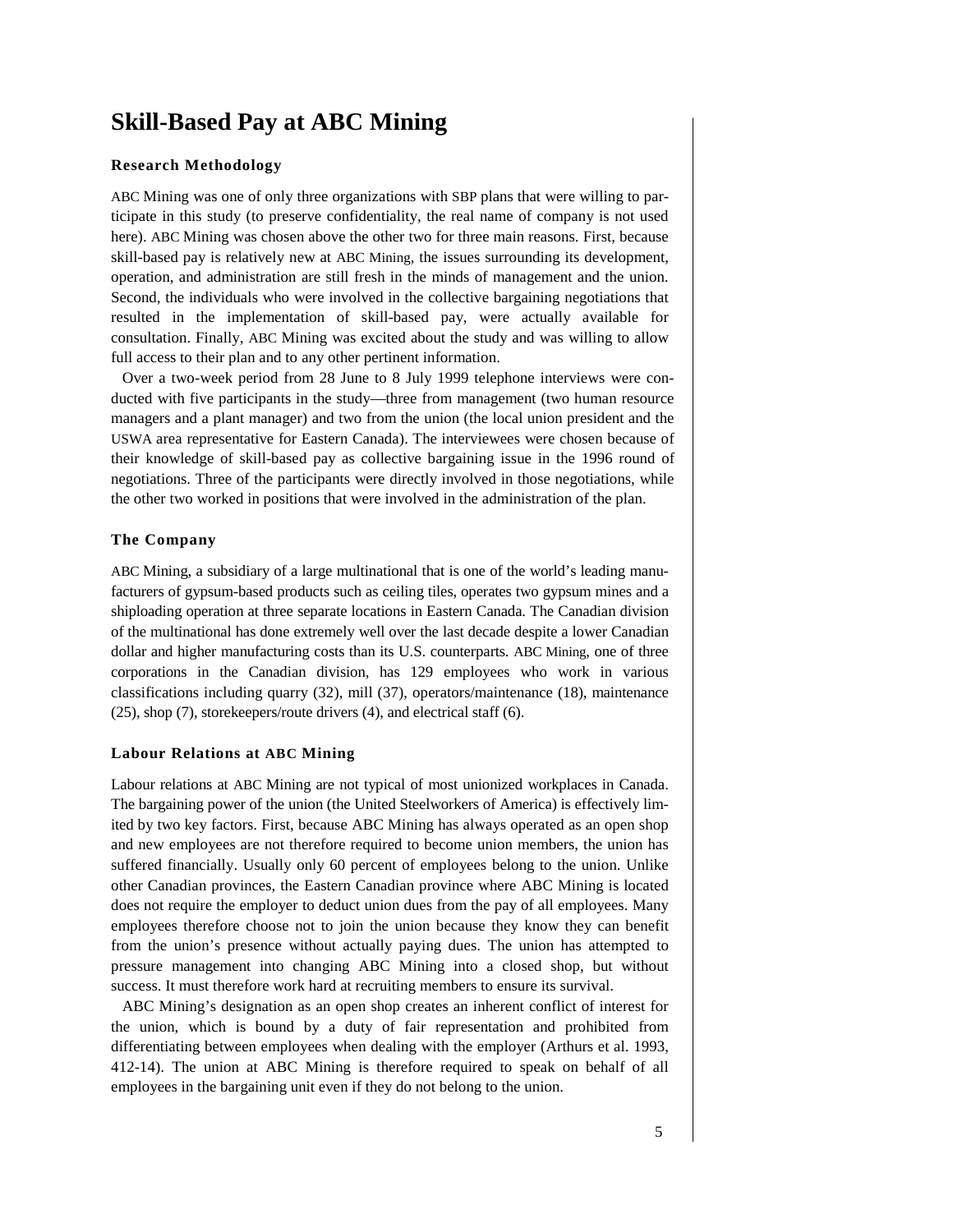The union's bargaining power has been further reduced by management's determination to deal directly with employees at every available opportunity and to show employees that management is willing to meet employee demands without being pressured by the union. For example, management has voluntarily improved working conditions in some areas as a gesture of good will to the workers.

#### **Problems with Compensation before 1996**

While ABC Mining has always paid employees in accordance with their knowledge, skills, and abilities the company's compensation plan could not truly be regarded as skill-based until 1996. Before then, it had serious flaws. Many provisions prevented employees from making any substantial progress in the pay scale. For example, decisions over who would receive training were made exclusively by management, with little or no input from employees. Because management had no formal system for determining which employees would receive training and when they would do so, the decisions were usually made by supervisors, who simply used their judgement. Ill feelings between employees and management often resulted, since in many cases individuals were chosen because of their relationship with management, rather than their skills, ability, and seniority.

The plan also contained so many wage classifications in each skill area that it was often difficult or impossible for some employees to reach the plant rate. In some parts of ABC Mining's operations the skill areas contained more than six wage classifications. When combined with management's arbitrary decision-making power over training, the large number of wage classifications meant that employees could be held at a particular wage rate for long periods of time, or in some cases indefinitely.

#### **The Collective Agreement of 1996**

A new skill-based pay plan, referred to as the Operator Rate plan, was implemented at ABC Mining in the collective agreement ratified by management and the union on 14 June 1996. It contains many of the characteristics of a typical SBP plan outlined above. The plan is composed of eleven different skill areas, including mill worker, mill tester, machinist, electrician, and mechanic/welder. In each area, employees start off in an entry-level position and move up the job ladder as their skills and abilities improve. For example, employees begin work in the quarry as quarry utility operators and, with improvement in their skills, eventually end up in the highest designation, quarry operator 4.

#### *Wage Rates*

According to article 14 of the 1996 collective agreement, wage rates continue to be based on the employee's skill and ability in the skill area to which he or she is currently assigned. Employees are paid at a rate that corresponds with their level of skill in a skill area, regardless of whether or not they perform a job that would pay a lower rate. For example, a qualified operator 3 working in the loading operation would continue to earn \$14.65 per hour even if that employee was performing work designated for an operator 2, who would be paid \$14.32 per hour. In addition, when employees are transferred to new skill areas, the collective agreement states that they are to be paid at the highest rate they qualify for in the new area. Similarly, if an employee begins a shift at a certain wage rate and is moved to a job that pays a lower wage rate, the employee will be paid the higher wage rate for the remainder of his or her shift.

#### *Training*

The 1996 collective agreement also states that management at ABC Mining will make all decisions about training. Although ABC Mining still has no formal system for determining which employees are eligible for training or when they are eligible, the opinions of the 6 workforce are now carefully considered when these decisions are  $6 \text{}$  made

*In each area, employees start off in an entry-level position and move up the job ladder as their skills and abilities improve.*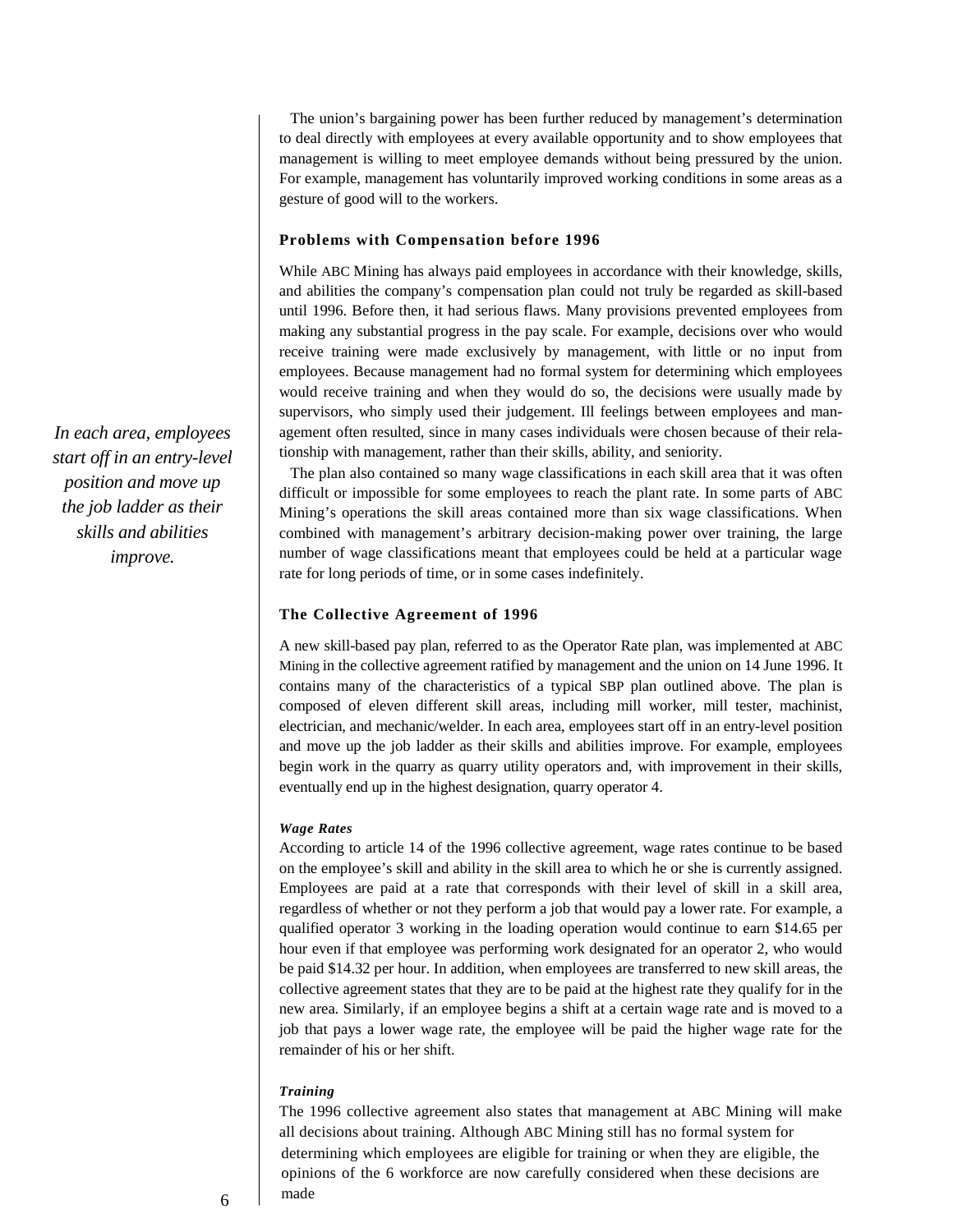When opportunities for training arise, employees fill out a 'request for training' form, and they are awarded access to training in accordance with their skills, abilities, seniority, and performance. Management, however, does reserve the ultimate right to control training so that it can regulate the number of employees who are absent from production at any given time. While supervisors do most of the training on the job, changing government regulations, particularly concerning the operation of heavy equipment, have led the company to send many of its employees to external agencies to obtain certification.

#### *Seniority*

Although the SBP plan at ABC Mining is centred on skills, abilities, and performance, the 1996 collective agreement does state that the company will endeavour to accord weight to seniority when providing opportunities to advance to higher skill levels or in job placements. In practice this means that when two employees are relatively equal in their skills, abilities, and performance, promotions and transfers will be determined according to seniority. Moreover, seniority is also used along with the other factors in determining demotions, layoffs, recalls, and vacation rights.

The union would prefer seniority to carry more weight in decisions affecting the work of employees, particularly when performance is taken into consideration. Unlike skills, abilities, or seniority, performance can be difficult to measure and is almost never the same for two employees. Management can therefore exercise greater discretion in making decisions on training, promotions, or transfers. However, the limited bargaining power of the union has prevented it from persuading management to lend more weight to seniority.

#### *Employee Skills: Assessments and Inventories*

The collective agreement of 1996 did not contain any provisions that outlined a time frame or methodology for testing employee skills. At present, all assessments are conducted informally by management, which monitors the progress of employees through training time logs. Employees are given access to training work on a particular piece of equipment under the guidance of a supervisor, until that supervisor decides that those employees have obtained a level of expertise that warrants an increase in pay. But because supervisors have different standards of qualification, some employees may receive certification earlier than others. And without a formal assessment process, improperly trained individuals may be allowed to operate dangerous equipment. Employees may also perceive their assessment to be unfair, which would lead to grievances or unnecessary tension between management and the workforce.

The SBP plan at ABC Mining also needs to be better structured to determine how employees will progress through the defined skill areas. Currently, management has no formal outline indicating what skills will be needed most in the future and which employees are best suited to acquire them. This deficiency could cause future problems if the order in which skills are learned has a direct impact on production efficiency or on the competitiveness of the company (Celani 1997, 9). Management at ABC Mining should determine whether it would be beneficial for employees to concentrate on the firm's core competencies or simply to learn progressively more difficult skills.

Although the union and management of ABC Mining ratified a new collective agreement on 14 June 1999, the SBP plan agreed upon in 1996 remains virtually unchanged, except for a provision that entitles employees to fill out as many 'request for training' forms as they desire, instead of a maximum of two per worker. The union welcomed this amendment, since it will help reduce the arbitrariness in management's decisions on how to award training.<sup>1</sup>

1 This information was not explicitly written into the 1999 collective agreement; it was obtained from the HRmanager during a discussion on 28 June 1999.

*Unlike skills, abilities, or seniority, performance can be difficult to measure and is almost never the same for two employees.*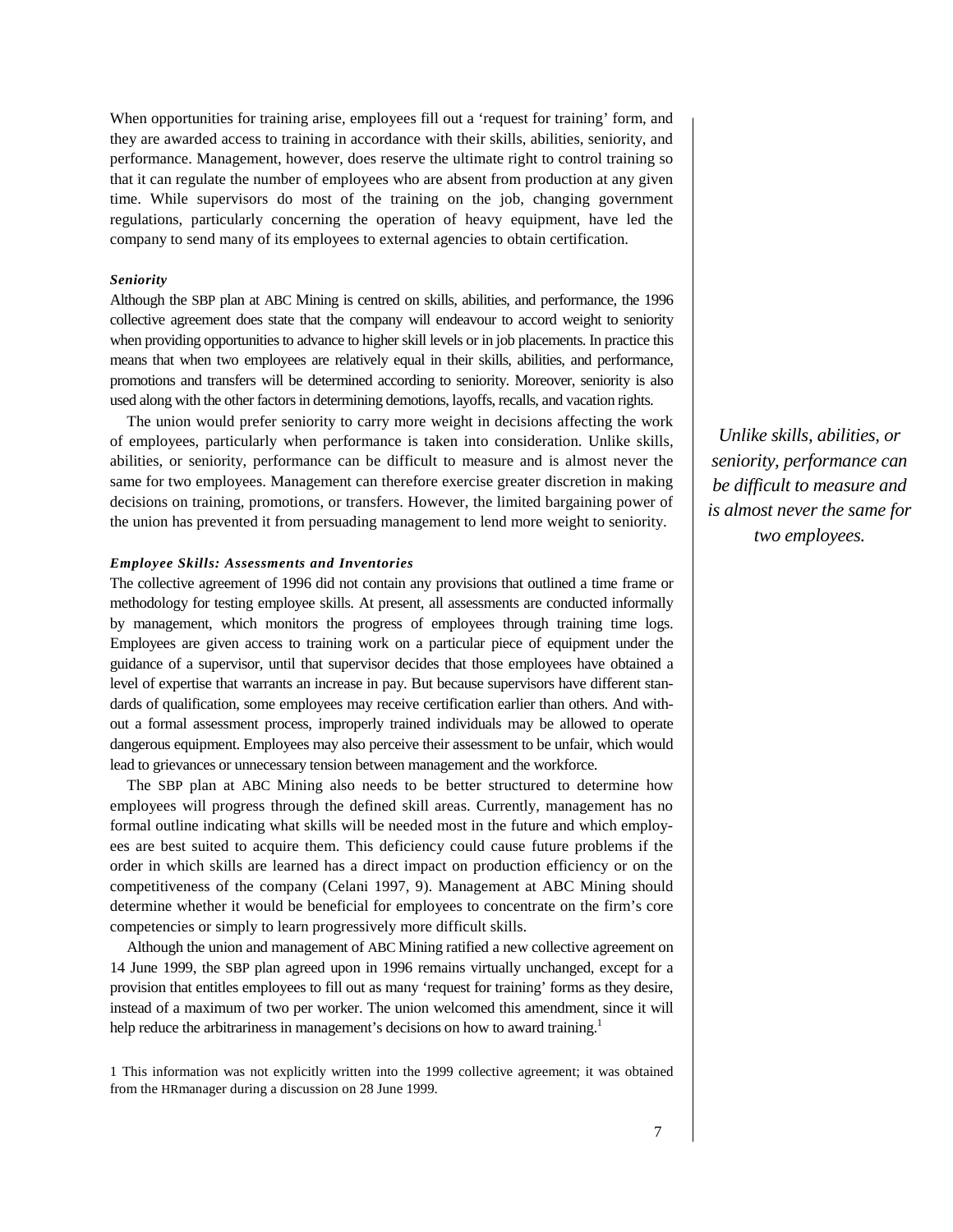# **Union Attitudes to Skill-Based Pay**

### **A Policy Vacuum**

In early June 1999, as part of this study, major labour organizations such as the United Steelworkers of America (USWA), the Canadian Auto Workers (CAW), the Ontario Federation of Labour (OFL), and the Canadian Labour Congress (CLC) were contacted by telephone and e-mail to ascertain general union attitudes towards skill-based pay. Surprisingly, although they recognized that skill-based pay is now being more widely used, none of them had a defined policy on how their affiliate unions should deal with the implementation of SBP plans. Moreover, the research staff openly admitted that they have no documentation whatsoever relating to their unions' positions on skill-based pay. These findings are astonishing for two reasons. First, it was expected that these unions would have some sort of policy or guidelines pertaining to skill-based pay, since it was first used in the manufacturing sector, the most heavily unionized sector of the Canadian economy until the early 1980s. Second, their failure to define a position is inconsistent with the notion that 'unions have realized that they must be both defensive and proactive in the management of change' (Kumar 1995, 55). If unions really are serious about playing an active role in workplace change in Canada, they should have an established position on an increasingly popular compensation system.

Only one interviewee offered any explanation for the lack of a position. A representative from the USWA explained that the central organization does not take a firm stance on skill-based pay because most plans are tailored to the context of the organization. In other words, the USWA has not decided for or against skill-based pay because it recognizes that it can benefit employees if it suits the structure of the organization and the nature of its production process. According to Kumar (1995, 69) the CAW, on the other hand, does not have a defined position on skill-based pay because that union is generally opposed to any form of compensation that is linked to factors that are determined by management. As mentioned, under an SBP plan in most cases, management has considerable discretion in decisions over training, which has a direct impact on the pay level of employees.

### **Local Indifference**

At ABC Mining the union's attitude towards skill-based pay is one of indifference. Both the local president and the area representative explained that the union does not oppose or support the plan because it does not have the bargaining power to make management concede to any of its demands. According to the area representative, the union has not developed a solid position on the plan because management can implement changes without seeking the union's input. According to the president, it is more beneficial for the union to go along with the plan and try to create the best possible situation for employees than to make an unsuccessful attempt to oppose the plan. This sentiment was echoed by one of the HR managers, who stated that regardless of the union's position on the plan, its development, operation, and administration would be 'business as usual.' The area representative, who works with other USWA locals in Eastern Canada, added that the union would have had a more definite position on skill-based pay if labour relations at ABC Mining had been typical of most other unionized organizations. But the union's relatively weak position at ABC Mining gave them little choice but to make the best of any changes that management saw fit to implement, including skill-based pay.

*If unions really are serious about playing an active role in workplace change in Canada, they should have an established position on an increasingly popular compensation system.*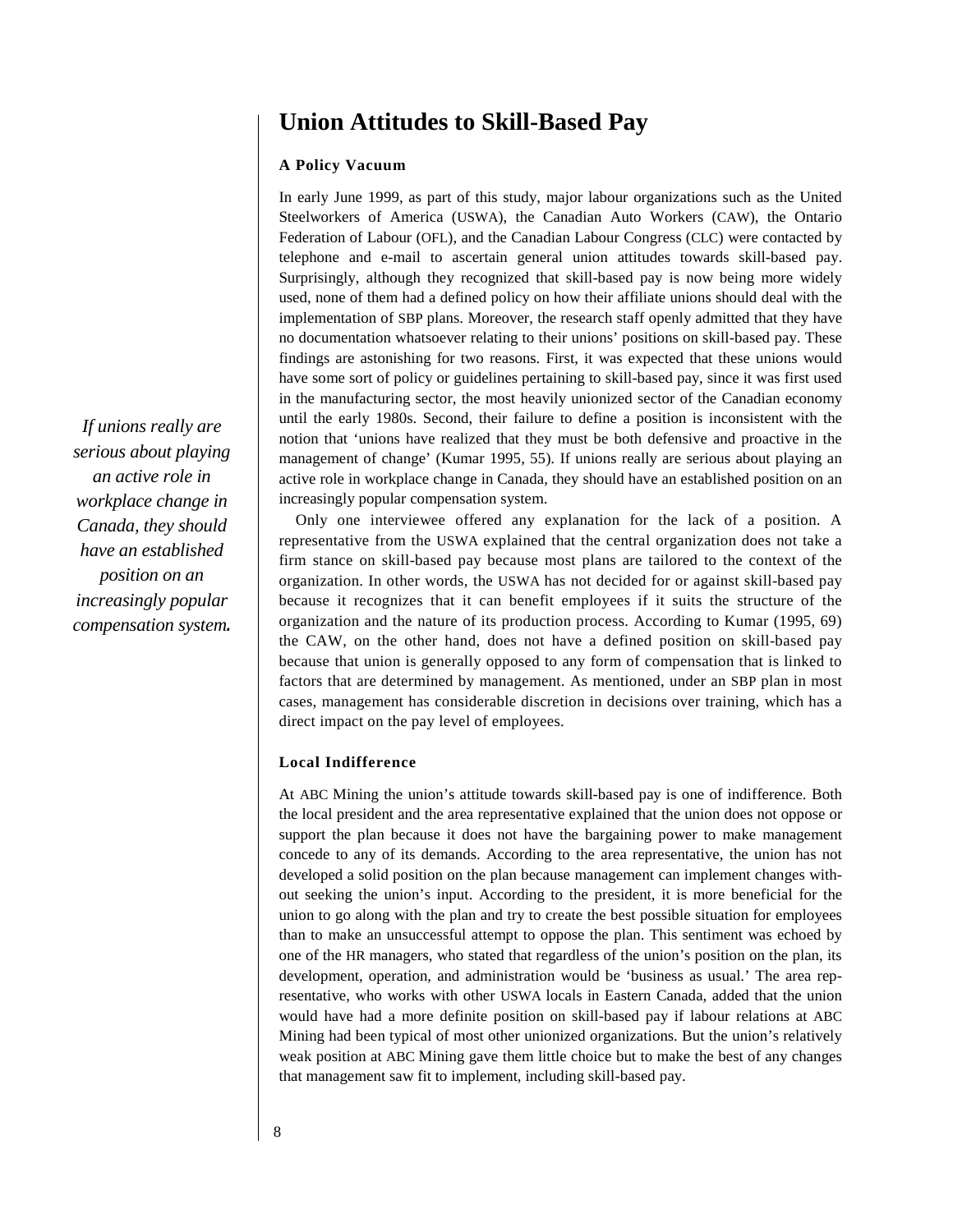#### **Advantages for Employees**

Despite the lack of a formally defined position, it was possible to arrive at a general impression of the union attitude towards the plan. When asked to comment on aspects of the plan that the union liked and disliked, the local president and area representative said the plan has not exhibited any real problems but has resulted in some valuable benefits for employees. The local president praised the plan for raising the overall wage level of workers, pointing out that the relatively high seniority level of employees and management's determination to have a highly trained workforce has permitted workers to achieve the top rate in only a few years. The area representative also praised the plan for increasing the job satisfaction of employees by allowing them to learn and work in different skill areas. As he pointed out, workers can apply for training on different pieces of equipment, thereby increasing their chances of finding and remaining in a job that interests them. While these opinions may not indicate the union participants' overall attitude, It is clear that they were pleased that their members had benefited from the plan.

#### **Conditions for Union Support**

Many of the major labour organizations listed above have had experience with SBP and, as a result, they were able to say what sort of plan they could support. In an e-mail conversation with a representative of the USWA it was learned that for USWA locals to support an SBP plan, it had to be restricted to non-trade job classes, had to enhance traditional collective agreement language, reinforce seniority, be well-defined, and form a part of the collective agreement itself. If any of these conditions were not met, the central organization would instruct the local to oppose the plan.

#### *Seniority*

Although employees at ABC Mining have always been paid according to their knowledge, skills and abilities, the new plan is markedly different from the previous plan and, as a result, has raised many questions for the union. The union is concerned about the continued application of seniority, a central union principle, and believes it should have a strong presence in any compensation system implemented by management. Five of the six interview participants stated that the union is concerned that older employees who have been with the organization for a long time and have worked in only one job will be laid off because their positions can be filled by younger workers who have had more opportunity to build their skills and abilities. For example, many of the quarry workers, who are the most senior employees at ABC Mining, have the ability to operate only a few pieces of equipment, while many of the younger workers can operate many others as well. The union therefore feels that seniority should be used to determine the wage level and position of older workers. Fortunately, the seriousness of this concern is also recognized by management, who, wanting to act in the best interest of the employees, has decided to protect the jobs of older workers.

The union is also concerned about the relative weight given to seniority and performance in determining job assignments, promotions, transfers, and wages. According to article 14 of the 1996 collective agreement, employee seniority should have precedence over performance, since seniority is listed before performance in the relevant clause. However, the union is concerned that management does not intend to follow the list in any particular order and that if it benefits the organization, performance will be given more weight than seniority. The union contends that unlike seniority, the relative performance of employees is difficult to measure because assessments usually involve subjective judgments.

*Many major labour organizations have had experience with SBP and were able to say what sort of plan they could support.*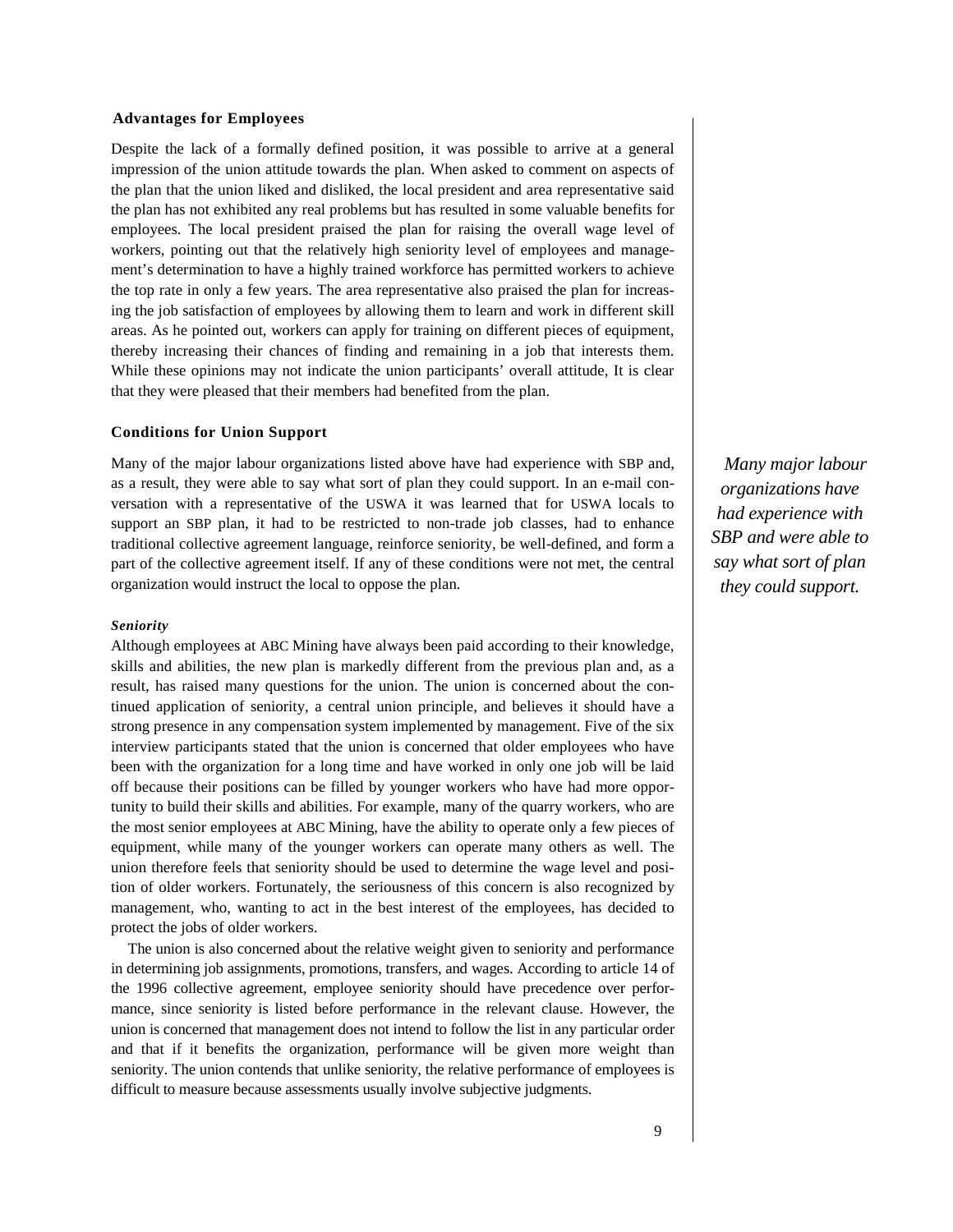Furthermore, in most cases, younger workers tend to perform better on the job than older workers, but it is not likely that management will allow for the fact that younger workers usually have superior physical health, which allows them to work more strenuously.

At present, management has done little to address these concerns. They have only agreed to accord weight to seniority when making decisions relating to promotions, transfers, job assignments, and wages. This means that if the skills and abilities of two workers are the same and their years of service are relatively close, management can use performance to differentiate between the employees.

#### *Wage Classification*

The union is also concerned about the difference between paying for the content of the job and paying for the knowledge, skills, and abilities of workers. According to the local president, the area representative and one of the HR managers, the union and many of the members feel that some of the wage classifications do not reflect the difficulty of the work being performed. For example, in quarry operations, truck drivers and loader operators are paid the same rate even though operating a loader is a much more demanding job. In the union's opinion, management should recognize the difference between these jobs either by creating a new wage classification exclusively for loader operators or by providing them with some sort of bonus. However, management is against paying for the content of the job or further complicating the SBP plan by adding new wage classifications. The HR manager said that rectifying this situation was not a priority for management, since employees had not yet lodged any formal complaints.

#### *Training Time*

The union was also concerned about the time logged for training on equipment. As the president of the local explained, the union was concerned that employees who worked on equipment that is reserved for training purposes would be permanently removed from their positions even after the training was completed. In the union's opinion, management needed to minimize the displacement of employees where possible, since it was in the best interest of the workers to allow them to return to their positions. Fortunately, management supports the union here, since it is in the organization's best interest to have the most knowledgeable and experienced employees in any position, and in most cases they tend to be the employees who have worked in the positions the longest.

#### *The Impact on Collective Bargaining*

Interview participants were also concerned about the potential impact of the SBP plan on the collective bargaining process. As mentioned previously, the union's relative weak bargaining position at ABC Mining already makes negotiations challenging and difficult. Union participants complained that with the implementation of the new plan, collective bargaining issues had become even more difficult to understand and discuss. Similarly one HR manager said the new plan had added more ambiguity to bargaining issues such as wages, promotions, transfers, and training. Both the union and management found it hard to determine where the employees fit in terms of their knowledge and abilities. Both parties were left with little choice but to accept that there would be many unanswered 'what ifs' until the plan was fully implemented and all effects on the workplace could be determined.

It was expected that the chore of determining wage rates and placing employees in wage classifications based on their knowledge, skills, and abilities would bring added tension to bargaining over monetary issues. But surprisingly, none of the interview participants indicated that the implementation of skill-based pay made monetary issues more sensitive in collective bargaining. As the local president explained, the union is genuinely pleased 10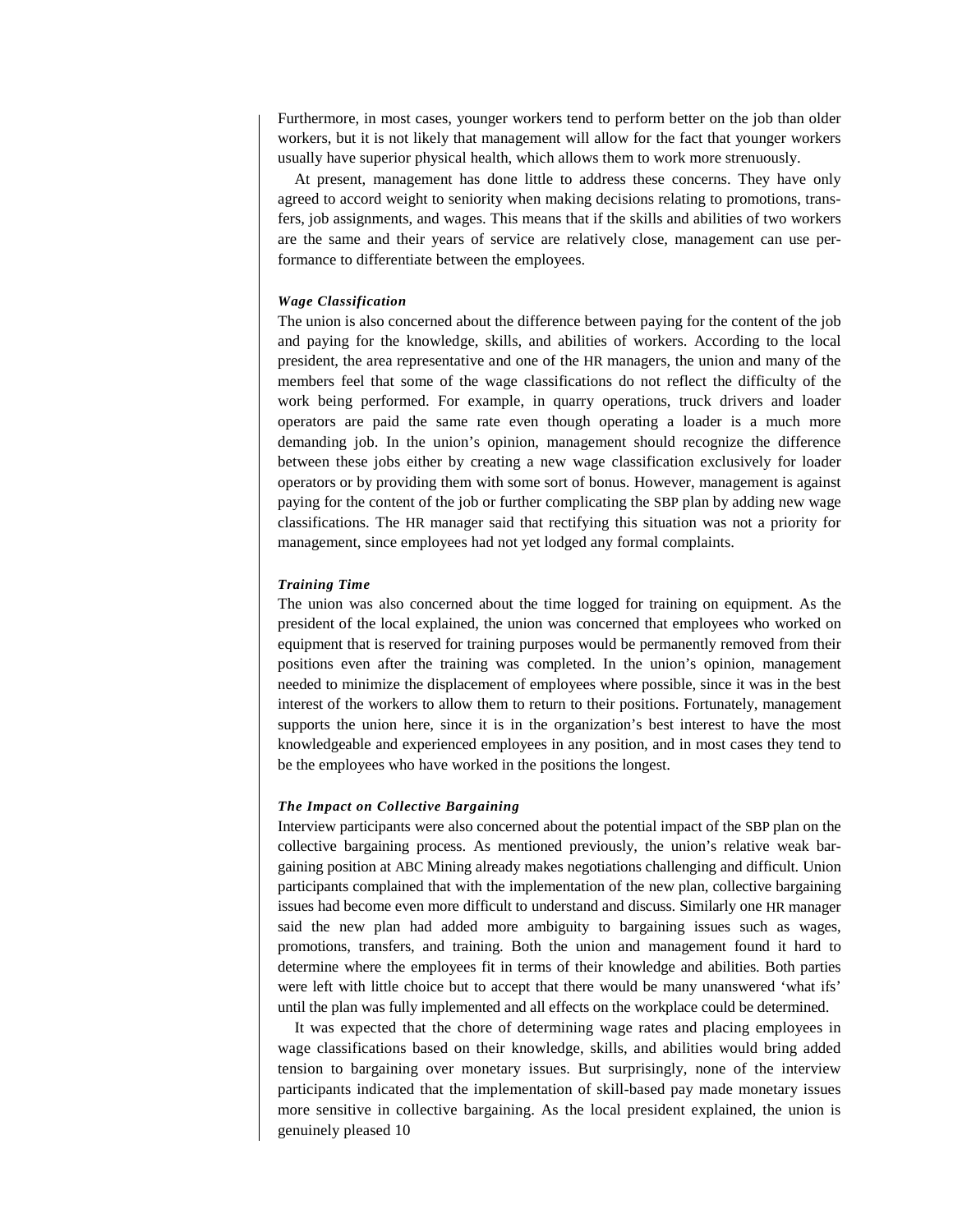with most of the monetary changes that have come with the new plan, in particular the increasing number of employees who have succeeded at achieving the top rate.

The union is concerned, however, that the new plan may further undermine its bargaining power. Because of the unique nature of labour relations at ABC Mining, employees who are dissatisfied with the new pay structure or with the union's inability to influence the actions of management can revoke their union membership and still benefit from union representation. In the union's opinion, this could further degrade its ability to bargain collectively with management, since it already has difficulty maintaining a membership that is representative of the workforce.

#### *Layoffs*

Studies have shown that some organizations with SBP plans eventually require fewer employees because the workforce has become more efficient as a result of continuous training: positions within the bargaining unit are therefore eliminated, and employees are permanently laid off. While layoffs have not yet taken place at ABC Mining, the union participants made it clear that if the new plan does result in layoffs within the bargaining unit, the union will pressure management into amending it. Management might be pressured to guarantee that bargaining unit jobs will not be displaced because of increased efficiencies resulting from skill-based pay or simply to agree to find reasonable, alternative work for employees facing layoff.

At the time of the interviews, management at ABC Mining had not made any genuine attempts to address any of the issues raised by the union. In the words of one HR manager, despite 'minor tinkering' management had implemented the plan as it was presented. Management's ability to make such a profound workplace change without the input or cooperation of the union is further evidence of the relative strength of management's bargaining power at ABC Mining.

### **A Workable System for Unionized Companies**

This study was intended to determine whether an SBP plan is a feasible alternative for unionized organizations in Canada. As would be expected from an analysis of the literature, the case study of ABC Mining shows that in principle unions are opposed to SBP systems because they are inconsistent with the central tenets of organized labour, namely seniority, job control, and the standard wage rate. However, the strength of union opposition is directly linked to the union's ability to bargain with management. If a union has the power to bargain effectively, it may choose either to support or to oppose SBP, depending on its ability to exercise control over the plan's development and operation. If a union feels that it can influence the terms and conditions of the plan, it will likely support it because it can in that case provide real benefits for the membership. On the other hand, if a union cannot bargain effectively with management, the union's position will have little impact on the plan's development, because the company will be able to implement the plan unilaterally. This was the case at ABC Mining, where the union, aware that it could not effectively oppose the decisions of management, decided to support the plan and help create the best possible environment for employees.

In contrast to the opinions of some commentators, the experience at ABC Mining appears to support the idea that skill-based pay can work effectively in unionized settings. While it is true that the most unionized organizations have not yet recognized the advantages that this type of pay structure can offer, it is likely that it will become more prevalent as the pressure to restructure the Canadian workplace increases. Many of the inter-

*The case study shows that in principle unions are opposed to SBP systems because they are inconsistent with the central tenets of organized labour.*